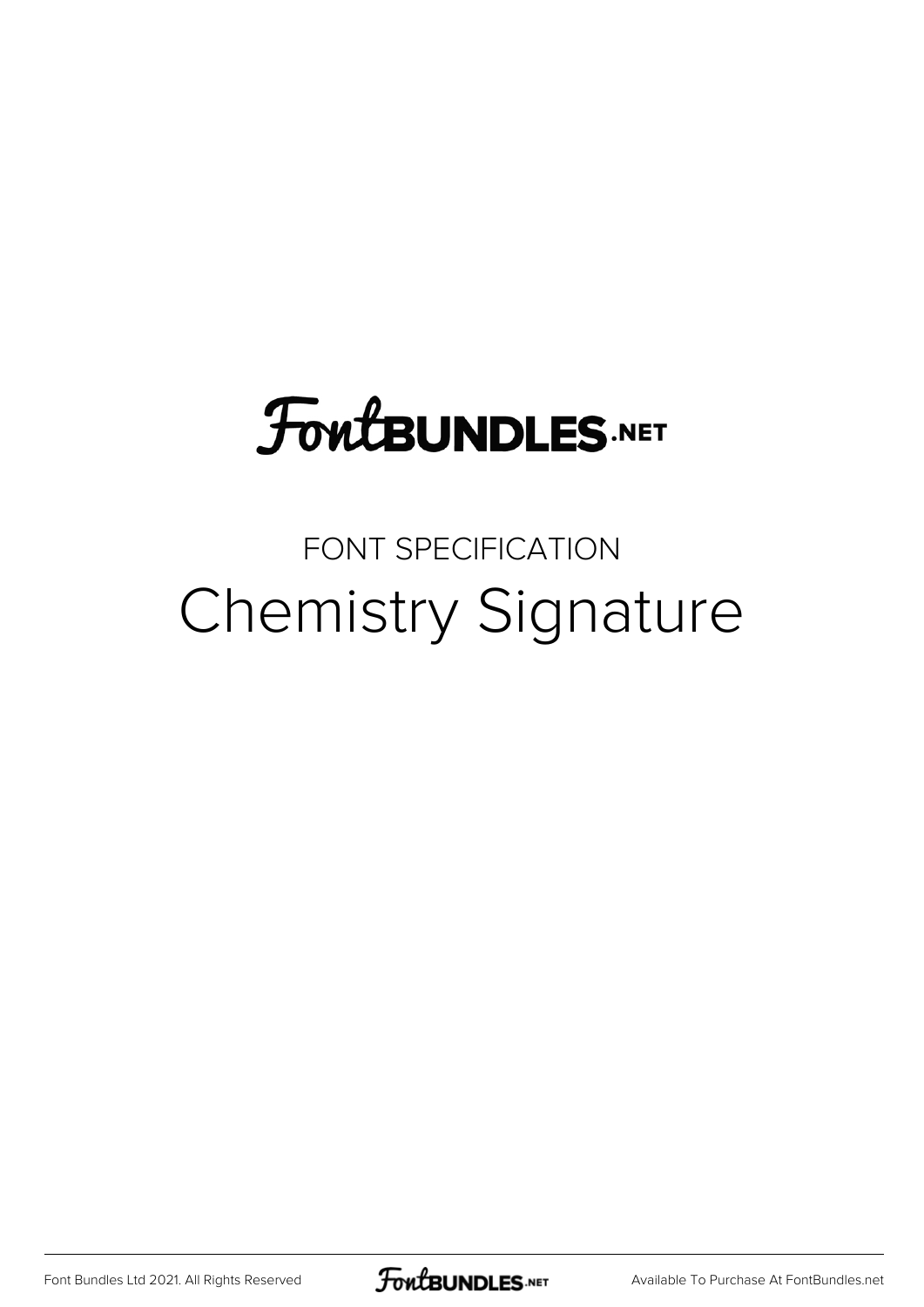## Chemistry - Regular

**Uppercase Characters** 

 $CDEFG$  $\frac{1}{2}$  $Q \overleftrightarrow{P} \overleftrightarrow{Q} \overleftrightarrow{7771}$ 

Lowercase Characters

abodefghijklmnopgrstruvwxyz

**Numbers** 

0123456789

Punctuation and Symbols

 $8 88$  $\frac{1}{2}$   $\frac{1}{2}$  $=$  >  $\frac{1}{2}$  $\alpha$  $\overline{O}$  $\overline{\mathbf{R}}$  $\overline{\langle}$  $\gg$ 5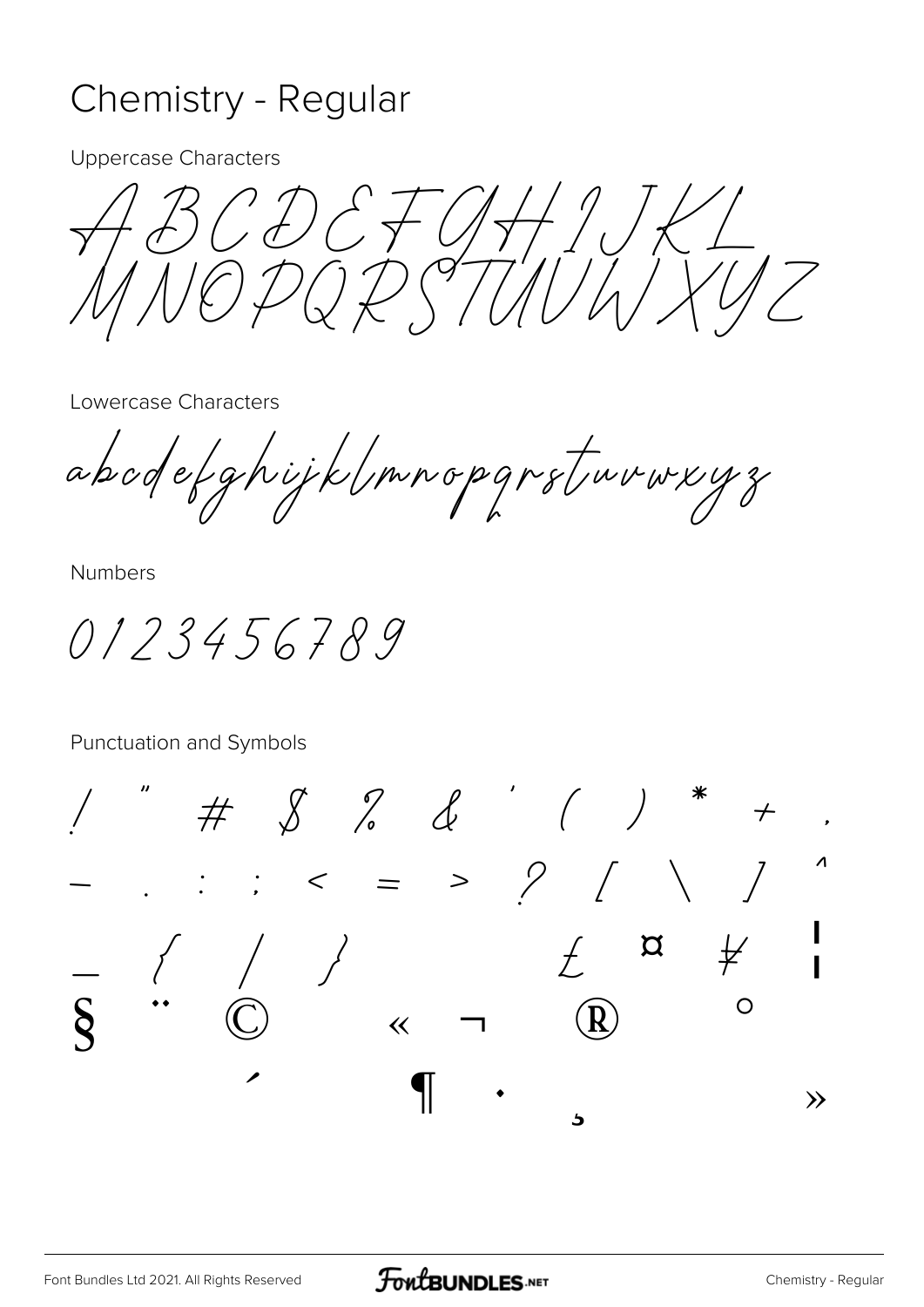All Other Glyphs

 $\overrightarrow{A} \overrightarrow{A} \overrightarrow{A} \overrightarrow{A} \overrightarrow{A} \overrightarrow{B} C \overrightarrow{C}$ 

É Ê Ë Ì Í Î Ï Ð Ñ

Ò Ó Ô Õ Ö × Ø Ù Ú

Û Ü Ý Þ ß à á â ã

## $\dot{a}$  ae ç è é è ë  $\dot{e}$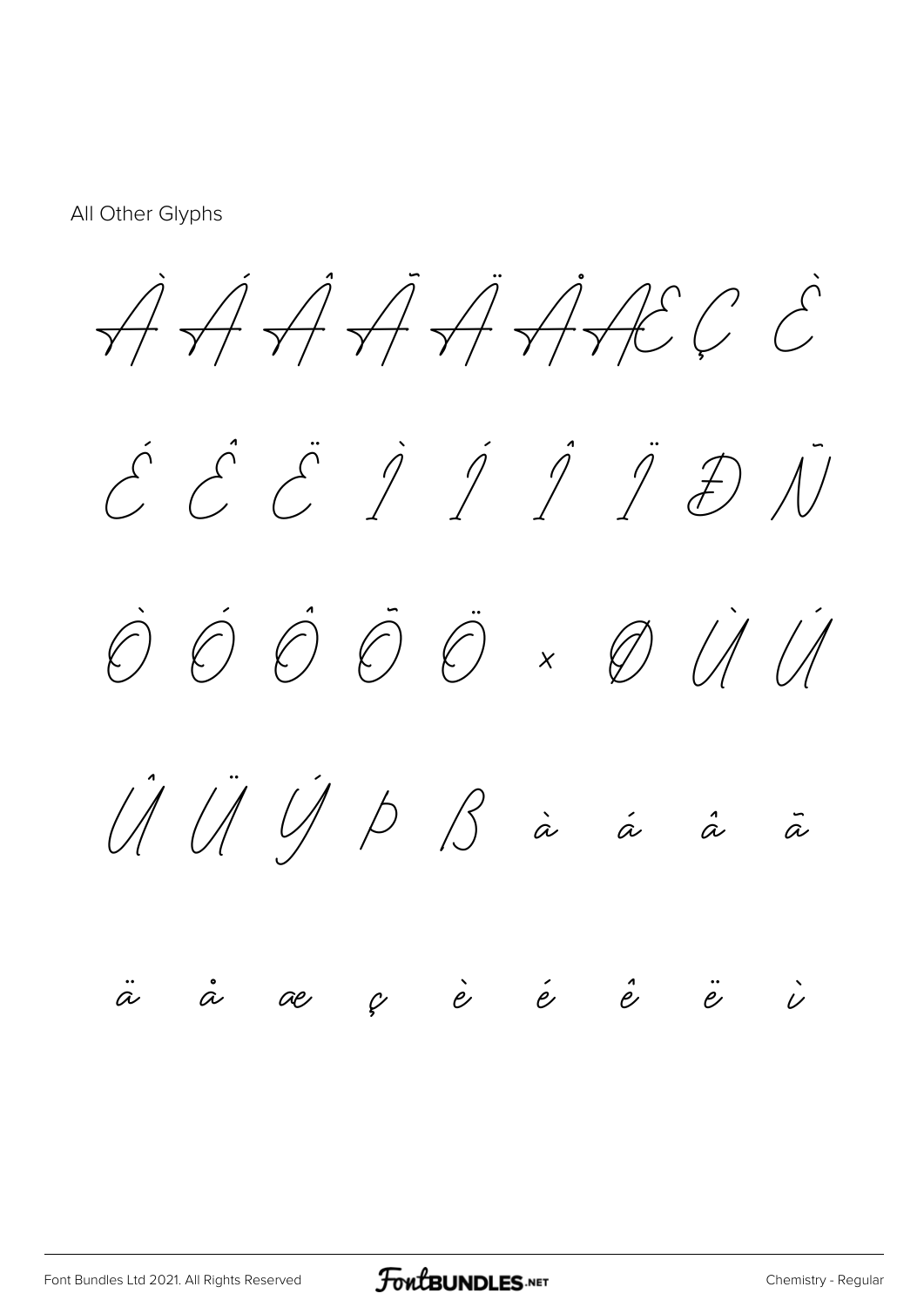